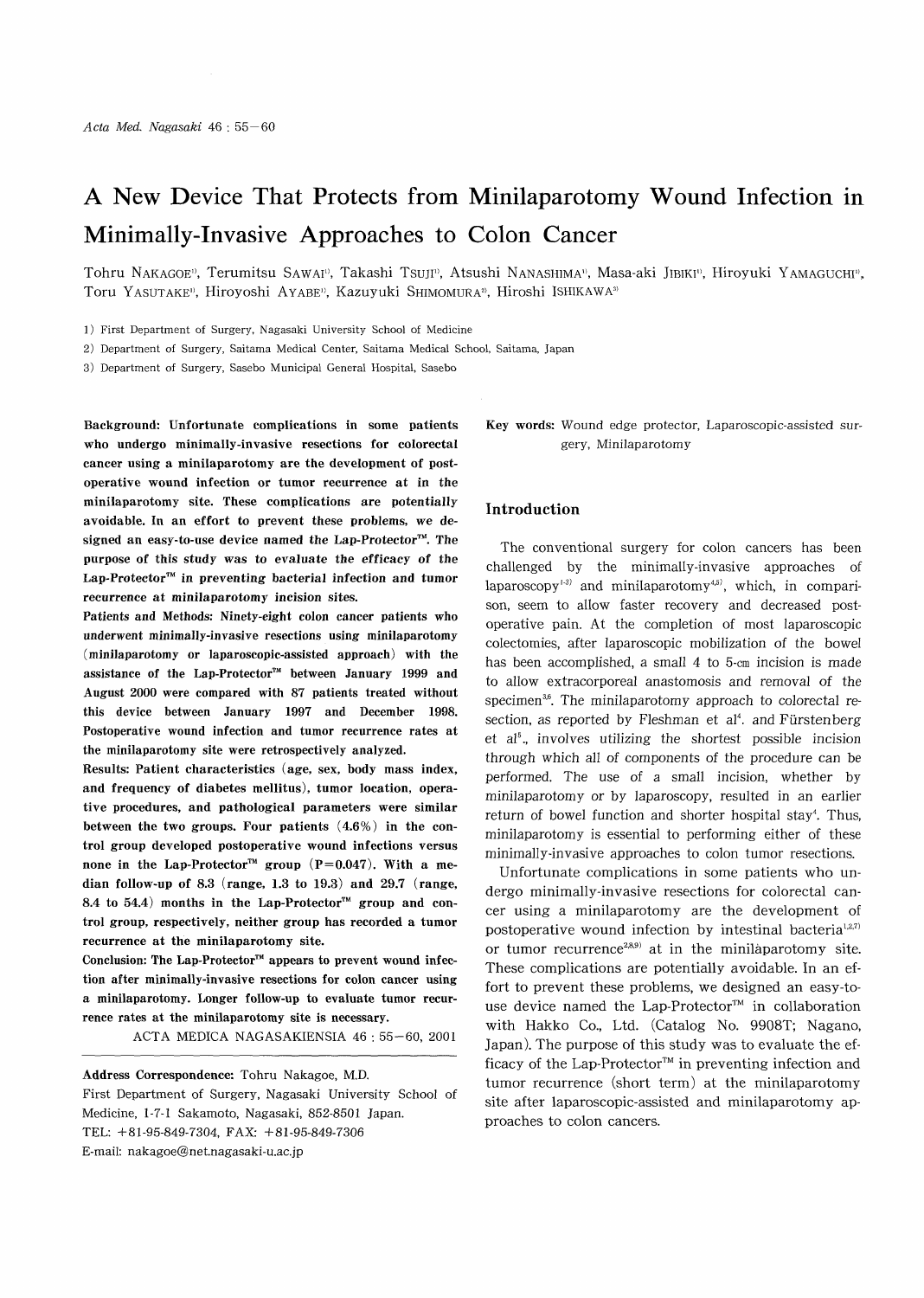# 56

# Patients and Methods

#### Patient population

One-hundred eighty-five patients who underwent laparoscopic-assisted or minilaparotomy approaches for complete resection of colon cancer between January 1997 and August 2000 at Nagasaki University Hospital (Nagasaki, Japan) or Sasebo Municipal Hospital (Sasebo, Japan) were enrolled in this study. All patients included in this study underwent elective surgery in which the large bowel was opened. Exclusion criteria for both laparoscopic-assisted and minilaparotomy approaches included lack of informed patient consent, tumors larger than 6 cm, tumors infiltrating adjacent organs, intestinal obstruction or perforation, more than one carcinoma of the colon, and distant metastases. In addition, immunocompromised patients who had transplantation, those with long-term steroid administration, or those undergoing intensive chemotherapy were excluded from this study. American Joint Committee on Cancer classification and stage grouping were used to classify the tumors<sup>10)</sup>.

The Lap-Protector<sup>™</sup> was first used in January 1999, and thereafter, until August 2000, on 98 patients (Lap-Protector<sup>™</sup> group) undergoing minimally-invasive colonic resections for cancer. Prior to its use, from January 1997 to December 1998, we performed minimally-invasive procedures without this device on 87 patients (controls) with similar indications. The Lap-Protector<sup>™</sup> group consisted of 11 patients who underwent laparoscopic-assisted approaches and 87 that underwent minilaparotomy approaches, whereas the control group consisted of 15 patients who underwent laparoscopic-assisted approaches and 72 patients with minilaparotomy approaches.

The two endpoints of postoperative infection and short-term tumor recurrence at the minilaparotomy wound were then evaluated and incidences retrospectively compared between study groups.

# $Lap\text{-}Protector^{\text{TM}}$

The Lap-Protector<sup> $M$ </sup> consists of 2 flexible rings made of super-elastic alloys covered with polyurethane polyamide and a thin silicone rubber membrane that is attached to the outer edge of the two rings (Fig. 1-a). If the two rings are pulled apart, the device assumes a cylindrical shape with the outer diameter of each flexible ring 12 cm (Fig. 1-b). This device can be used for minilaparotomy wounds with lengths ranging from 5 to 9 cm and is available commercially at Hakko Co., Ltd. (Catalog No. 9908T; Nagano, Japan), at a cost of ¥7,000 (\$58, at an exchange rate of U.S.  $$1 = 4120$ ).

Tohru Nakagoe et al : Minilaparotomy Wound-Edge Protector



Fig. 1-a. Photograph of the Lap-Protector<sup>TM</sup> device.



Fig. 1-b. If the two rings are pulled apart, the device assumes a cylindrical shape.

# Surgical techniques

In performing the laparoscopic-assisted approach, it was the surgeon's discretion whether or not to use a pneumoperitoneum. A small incision was made for extracorporeal bowel resection and anastomosis and removal of the specimens after laparoscopic mobilization of the bowel was accomplished. The Lap-Protector<sup>TM</sup> was used only at the minilaparotomy incision, not at the trocar sites.

Our definition of the minilaparotomy approach for resection of colon cancer implies that complete resection using conventional surgical techniques and instruments can be performed through a skin incision shorter than 7 cm. In performing the minilaparotomy approach, a small skin incision was made as the first operative step. The Lap-Protector™ was used at this minilaparotomy incision.

In preparation for inserting the Lap-Protector<sup>TM</sup>, the operator must slide the bottom ring halfway through the opening of the top ring at an angle of approximately 45° such that half of the bottom ring is above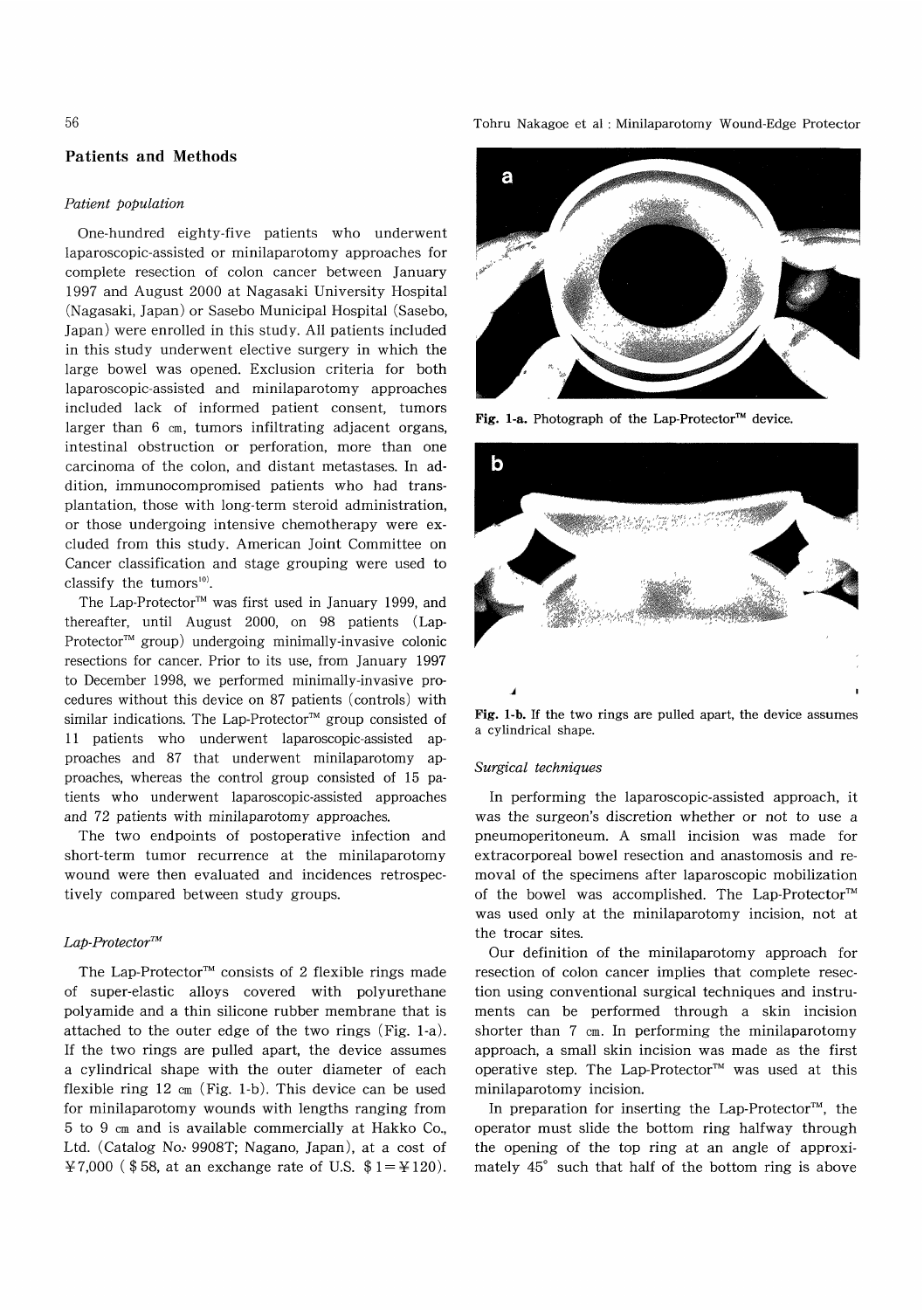#### Tohru Nakagoe et al : Minilaparotomy Wound-Edge Protector

the plane of the top ring. The bottom ring was advanced slowly into the peritoneal cavity through the incision such that it abutted the peritoneal surface of the abdominal wall (Fig. 2). With the opposite end of the bottom ring snapped into the frontal abdominal wall also, the device formed a sandwich with the abdominal wall between the two rings, as the top ring remained on the skin surface of incision. The Lap-Protector<sup> $m$ </sup> provided a round and relatively wide opening in the abdomen due to the tension of the silicon rubber (Fig. 3).



Fig. 2. Figure depicting insertion of the Lap-Protector<sup>™</sup> device into the peritoneal cavity through the small incision.



Fig. 3. Figure depicting completion of attachment of the Lap-Protector<sup>™</sup> device in the minilaparotomy wound.

At the conclusion of the operation, the surgeon changed gloves prior to performing peritoneal lavage with saline. The bottom ring was then removed by squeezing the ring and pulling it out of the peritoneal cavity slowly. Similar suture materials for closure of the minilaparotomy were used in both groups. The minilaparotomy wounds were not drained. Any intraabdominal drainage tubes were brought out separately from the minilaparotomy wound.

# Clinical management

Two to three liters of polyethylene glycol electrolyte solution given one day pre-operatively served as bowel preparation. No oral bowel preparation with antimicrobials was performed preoperatively, nor was systemic prophylactic administration conducted preoperatively or intraoperatively. All patients received a prophylactic, postoperative regimen of antibiotic (flomoxef sodium [Flumarin<sup>™</sup>, Shionogi Co. Ltd., Tokyo, Japan] ), 2.0g/day intravenously for 5 consecutive days. No additional antibiotic was administered for patients who developed postoperative wound infection; rather, skin incision and wound drainage were performed only.

# Wound infection

All data with respect to wound infection were collected during the period of postoperative recovery, prior to discharge from the hospital. A minilaparotomy wound was regarded as infected if there was a purulent discharge from the suture line or if there was a nonpurulent discharge that contained pathologic bacteria. Aerobic and anaerobic cultures were performed in the microbiology department of our Hospital. Since the  $Lap-Protector^{TM}$  protects the minilaparotomy wound only, infectious complications from other sites in the operative fields (e.g. trocar sites or drainage tube sites) were excluded from this study.

# Wound recurrence

Wound recurrence was defined as a tumor recurrence at the minilaparotomy wound in which the Lap-Protector<sup>™</sup> was used. As the Lap-Protector<sup>™</sup> serves to protect only the minilaparotomy wound, tumor recurrences at trocar sites, anastomotic recurrences, or disseminated peritoneal metastasis were excluded from this study.

#### Postoperative follow-up

No patients were lost to follow-up as of this writing (October, 2000). Median lengths of follow-up in the Lap-Protector<sup>™</sup> group and Control group were 8.3 months (range, 1.3 to 19.3 months) and 29.7 months (range, 8.4 to 54.4 months), respectively. The Lap-Protector<sup> $M$ </sup> group included 22 patients whose followup periods were longer than one year following surgery.

#### Statistical analysis

Statistical analyses were performed using Statistica<sup>®</sup>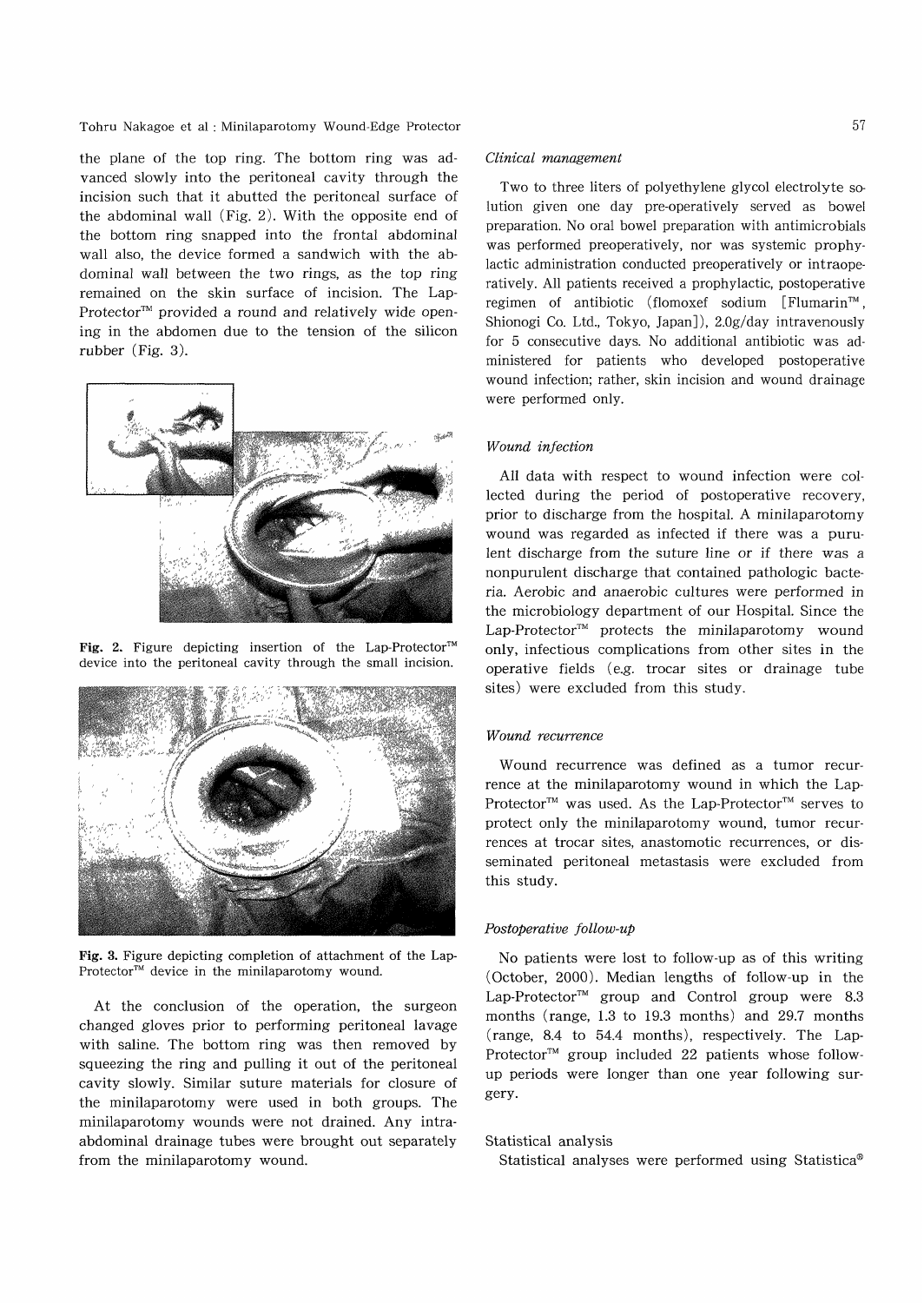software (Statsoft, Tulsa, OK). Continuous data were expressed as mean and standard deviations, and statistical analyses were conducted using the unpaired ttest. Categorical data were analyzed by  $\chi^2$  test or Fisher's exact test. Each test was two-tailed and a P value of less than 0.05 was considered significant.

# Results

## Comparison of Lap-Protector<sup> $m$ </sup> and Control groups

Patient characteristics such as age, sex, body mass index" (defined as weight in kilograms divided by height in meters'), frequency of diabetes mellitus, and tumor location (right colon vs. left colon) were similar between the two groups.

Mean values of minilaparotomy wound length in the Lap-Protector<sup>TM</sup> and Control groups were 6.7 cm and 6.5 cm, respectively; a non-significant difference. Operative procedures including operative time, operative blood loss, type of operation, and method of anastomosis were similar between the two groups. No patients required blood transfusions.

Pathological parameters (maximal tumor diameter, number of lymph nodes removed, histologic type and tumor stage) were also similar between the two groups, as was length of postoperative hospital stay (Table 1).

#### Wound infection

None of the 98 patients in the Lap-Protector<sup>™</sup> group developed wound infection postoperatively, whereas 4 of 87 patients (4.6%) in the Control group developed wound infection  $(P=0.047)$ . Bacterial cultures minilaparotomy wounds suspected of infection revealed the following pathogens: Escherichia coli, Proteus spp., Pseudomonas aeruginosa, Bacteroides spp., and Enterococcus faecalis. All patients with suspected wound infections were treated by incision and drainage and received no additional antibiotic therapy.

There was no operative mortality in either group. Postoperative complications other than wound infection developed in 5 patients (5.7%; 3 intestinal obstructions, 1 intra-abdominal abscess, and 1 anastomotic bleeding) within Control group and 5 patients (5.1%; 4 intestinal obstructions and 1 subcutaneous hematoma) within Lap-Protector<sup> $M$ </sup> group. This difference was not statistically significant.

### Wound recurrence during short-term follow-up

All patients in Lap-Protector<sup>TM</sup> group are alive

Tohru Nakagoe et al : Minilaparotomy Wound-Edge Protector

Table 1. Comparison of patient characteristics between Lap-Protector<sup>™</sup> and control groups.

| Variables                                       | Lap-Protector <sup>™</sup>              | Control group                           | P value |
|-------------------------------------------------|-----------------------------------------|-----------------------------------------|---------|
|                                                 | group (n=98)                            | $(n=87)$                                |         |
| Age (years)*                                    | $66.7 \pm 12.0$                         | $65.3 \pm 11.3$                         | 0.43    |
| Sex**                                           |                                         |                                         | 0.77    |
| Female/Male                                     | 41 (41.8)/57 (58.2)                     | 39 (44.8)/48 (55.2)                     |         |
| BMI $(kg/m^2)^*$                                | $22.5 \pm 3.3$                          | 22.5 ±2.9                               | 0.89    |
| Diabetes mellitus**                             | 3(3.1)                                  | 4(4.6)                                  | 0.71    |
| Tumor location**                                |                                         |                                         | 0.76    |
| Right colon/Left colon                          |                                         | 32 (32.7)/66 (67.4) 31 (35.6)/56 (64.4) |         |
| Length of laparotomy wound (cm)*                | $6.7 \pm 1.0$                           | $6.5 \pm 1.3$                           | 0.25    |
| Operation time (min.)*                          | $170.8 \pm 54.1$                        | $180.9 \pm 55.9$                        | 0.21    |
| Operative blood loss (ml)*                      | $60.2 \pm 118.2$                        | $77.3 \pm 131.5$                        | 0.35    |
| Operation**                                     |                                         |                                         | 0.17    |
| Ileocecal resection                             | 15(15.3)                                | 11(12.6)                                |         |
| Right hemicolectomy                             | 11(11.2)                                | 6(6.9)                                  |         |
| Transverse colectomy                            | 5(5.1)                                  | 8(9.2)                                  |         |
| Left partial colectomy                          | 7(7.1)                                  | 5(5.7)                                  |         |
| Sigmoid colectomy                               | 56 (57.1)                               | 45 (51.7)                               |         |
| Surgical polypectomy                            | 4(4.1)                                  | 12 (13.8)                               |         |
| Anastomosis**                                   |                                         |                                         | 0.85    |
| Hand-sewn/ Stapled                              | 80 (81.6)/18 (18.4) 70 (80.5)/17 (19.5) |                                         |         |
| Maximal tumor diameter (cm)*                    | $3.0 \pm 17.6$                          | $2.7 \pm 12.1$                          | 0.23    |
| No. of lymph node removed*                      | $10.6 \pm 9.9$                          | $10.5 \pm 9.2$                          | 0.94    |
| Histologic type**¶                              |                                         |                                         | 0.22    |
| Well                                            | 64 (65.3)                               | 51 (58.6)                               |         |
| Moderately                                      | 30 (30.6)                               | 35 (40.2)                               |         |
| Poorly/ Mucinous                                | 4(4.0)                                  | 1(1.2)                                  |         |
| Stage**                                         |                                         |                                         | 0.065   |
| I                                               | 53 (54.1)                               | 61 (70.1)                               |         |
| п                                               | 28 (28.6)                               | 14 (16.1)                               |         |
| Ш                                               | 17(17.4)                                | 12(13.8)                                |         |
| Postoperative hospital stay (days) <sup>*</sup> | $14.3 \pm 6.5$                          | $15.5 \pm 5.5$                          | 0.18    |

\* Values are expressed as mean ± standard deviation , and statistical analyses are conducted by unpaired t-test.

\*\* Values are expressed as number of patients (%) , and statistical analyses are conducted by Fisher's exact test or  $\chi^2$  test.

¶ Well, Moderately, Poorly, and Mucinous denote well differentiated adenocarcinoma, moderately differentiated adenocarcinoma, poorly differentiated adenocarcinoma, and mucinous carcinoma.

without tumor recurrence, 22 of whom have follow-up exceeding 12 months. Six patients (6.9%) in the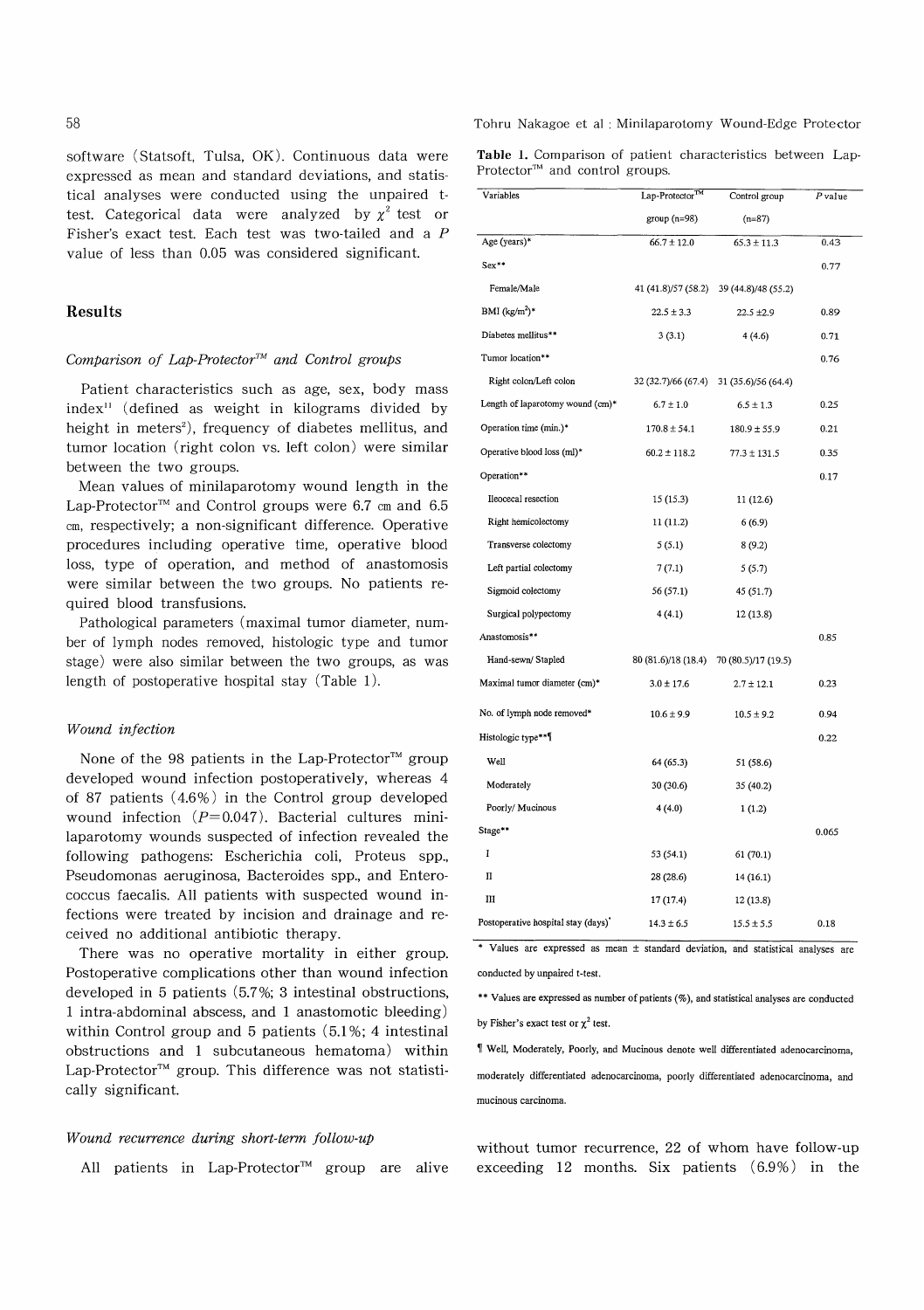Tohru Nakagoe et al : Minilaparotomy Wound-Edge Protector

Control group have developed tumor recurrence (metastasis to liver, lung, and/or ovary), 3 of whom are alive and 3 of whom have died of colon cancer.

No patients developed tumor recurrence at the minilaparotomy wound in either group. Similarly, no patient who underwent the laparoscopic-assisted approach developed tumor recurrence at port sites.

# Discussion

The current study demonstrates that the Lap-Protector<sup> $M$ </sup> is useful in preventing infection of the minilaparotomy wound during minimally-invasive procedures (laparoscopic-assisted or minilaparotomy approaches) to colon cancers.

Assuming laparoscopy to be a less invasive approach, some investigators have anticipated reduced rates of wound complications such as infections and adhesions<sup>6,12,13</sup>). In fact, early reports suggested that laparoscopy in colorectal surgery might be associated with fewer postoperative infections, with rates of 3.6% and 1.2% for laparoscopic and 7.9% and 12.7% for open surgery reported in 2 series $12,13$ ). However, recent studies continue to report wound infection rates after laparoscopic-assisted approaches to colorectal cancer resections ranging from 2.9% to  $8.2\%$ <sup>1,7)</sup>. Wound infection after the minilaparotomy approach also developed at a rate of 2.1 % in a recent series'). Thus, wound infection persists as an important problem after minimally-invasive approaches.

Several wound-edge protectors, such as Steri-Drape<sup>™</sup> (Minnesota Mining and Manufacturing Company, 3M, St. Paul, MN) or Vi-drape" (Parke-Davis, Morris Plains, NJ) have been shown to prevent wound contamination and subsequent infection during conventional abdominal surgeries<sup>14,15)</sup>. However, Nystrom et al. reported that a different wound ring drape, Op-drap  $e^{m}$  (Triplus, Sweden), prevented neither contamination nor infection in a controlled, randomized study for elective colorectal surgery<sup>16)</sup>. Thus, the efficacy of wound-edge drapes to prevent contamination and infection in colorectal surgery remains controversial<sup>16)</sup>. Wound infections typically result from bacterial contamination with intestinal flora. Moreover, incidence of wound infections after extensive abdominal surgery appears related to factors other than simply operative contamination, such as reception of blood transfusions and patient immunocompetence $17$ . While the studies mentioned above involved conventional open colorectal surgery, laparoscopic surgery has been shown to reduce the risk of infectious complications<sup>18)</sup>. Further studies similar to these with minimally-invasive

approaches, such as laparoscopy or minilaparotomy, will be necessary to demonstrate an effect in this population.

In some earlier studies, the incidence of wound tumor recurrence following laparoscopic colorectal cancer surgery far exceeded that reported for open surgery<sup>2,8,9,19</sup>. However, recent reports of large series have shown acceptably low numbers of wound tumor recurrences; 0% or less than  $1\%^{20-23}$ . Several hypotheses as to the mechanism of wound seeding have been posed. Nduka et a124). have identified three factors that may predispose to an increased implantation rate: exfoliation of malignant cells following excessive manipulation by laparoscopic instruments, increased contact between the malignant cells and skin incisions, and the presence of a pneumoperitoneum. Preventing contamination of tumor cells during the laparoscopic-assisted procedure is an important issue in laparoscopicassisted surgery. Approximately 80% of abdominal wall recurrences following laparoscopic colon cancer surgery occur within one year<sup>8)</sup>. In the current study, none of 22 patients in the Lap-Protector<sup> $m$ </sup> group with follow-up beyond one year developed tumor recurrence at the minilaparotomy wound following minimallyinvasive approaches. However, because the follow-up period of all patients in this study was limited, longterm follow-up for tumor recurrence in the minilaparotomy wound will be necessary.

Wound ring drapes (Steri-Drape<sup>™</sup> etc) other than the Lap-Protector<sup>™</sup> are not ideal for laparoscopicassisted surgery, as these are designed as large drapes for use during laparotomy in conventional abdominal surgeries. In contrast, the Lap-Protector<sup>™</sup> is designed specifically for laparoscopic-assisted surgeries as a small device that does not interfere with the surgeon's performance of the procedure. Furthermore, this new device  $(Lap-Protector^{TM})$  is particularly useful in gasless laparoscopic surgery with minilaparotomy<sup>25)</sup>. Since gasless laparoscopic-assisted surgeries do not require sealing of the abdominal wall for pneumoperitoneum, the Lap-Protector" can be kept attached to the minilaparotomy site throughout the laparoscopic procedure.

The advantages of the Lap-Protector<sup> $m$ </sup> are four-fold: 1) simple utilization, 2) wound protection, as it does not cause damage to the minilaparotomy wound and reduces the chance that the minilaparotomy wound will come into contact with other tissues and organs, 3) wound access, as it provides a round and relatively wide opening in the abdomen due to the tension of the silicon rubber, and 4) low cost.

In summary, the Lap-Protector<sup> $m$ </sup> device represents a safe and useful method to maintain patency of the